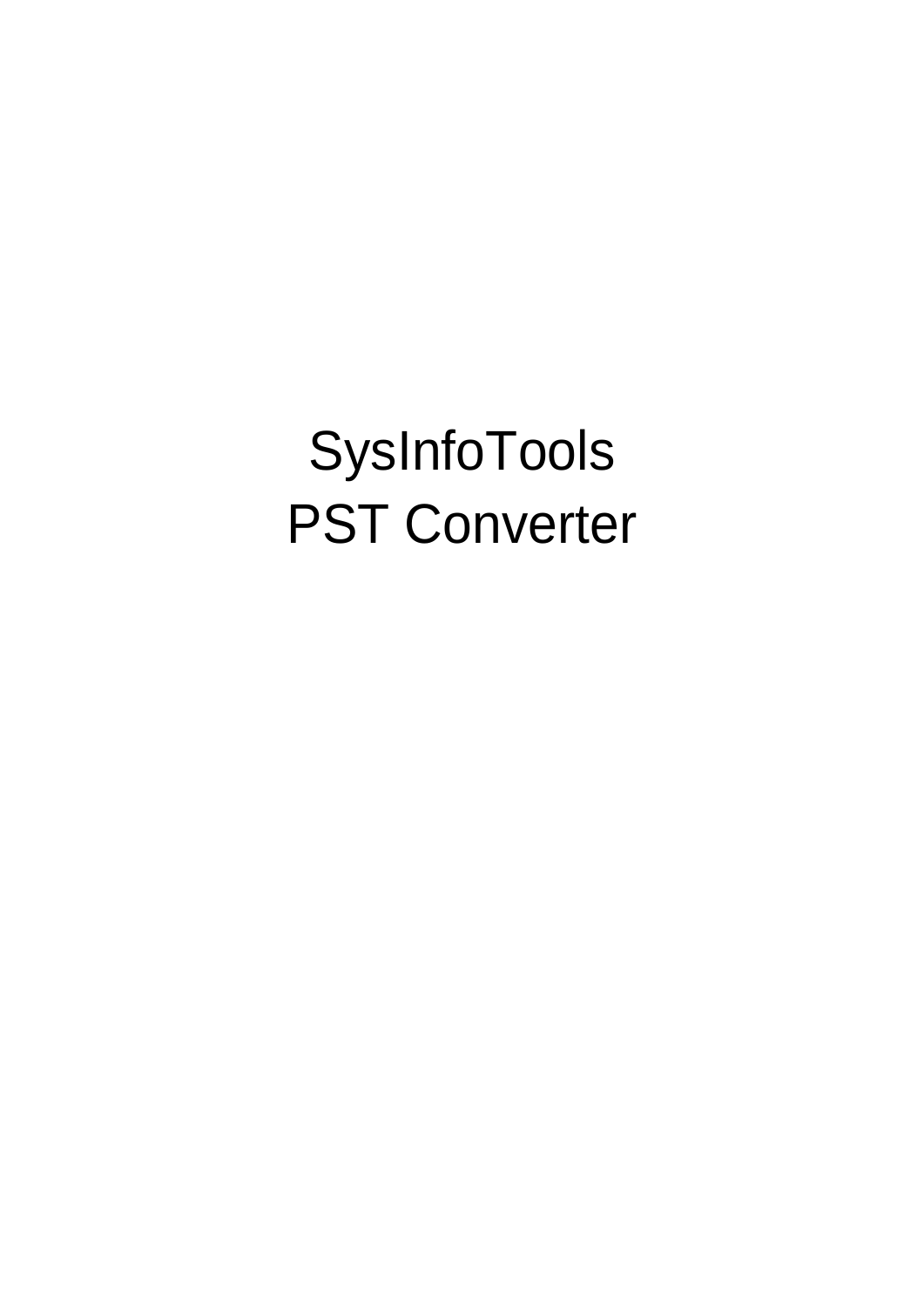# **Table of Contents**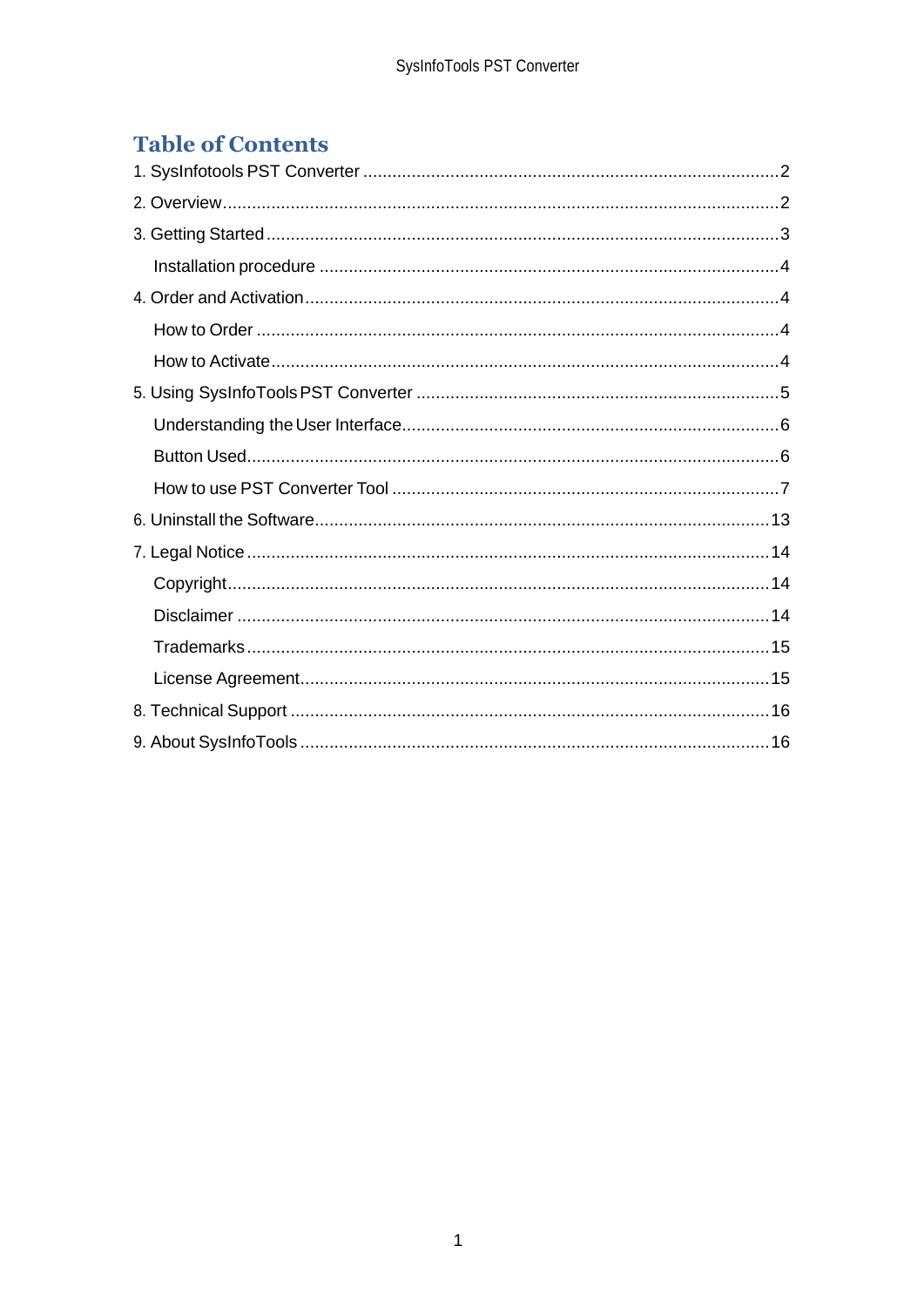# **OYSINFO TOOLS** ത **PST Converter PST Converter**

## <span id="page-2-0"></span>**1. SysInfotools PST Converter**

## <span id="page-2-1"></span>**2.Overview**

SysInfoTools PST Converter is a top notch tool to convert Outlook PST files into different formats likewise MSG, EML, EMLX, TXT, PST, HTML, MHT, RTF, ICS, vCard, CSV, MBOX, PDF, Gmail, Thunderbird, Yahoo, Zimbra. Also software is embedded with many unknown features like PST Modes selection, Date Range Filter, Naming Convention, Multiple File Selection and many more. Download its free version and convert 25 emails per folder for free.

Key features of SysInfoTools PST Converter Tool are:

- Migrate PST Files with all email properties
- Facilitate conversion of Emails, Task, Calendar and Contacts
- Save PST to PDF, MBOX, EML, EMLX, TXT, HTML, ICS
- Import PST files in to Gmail, Yahoo, Hotmail, Zimbra etc
- Convert Single/Multiple PST files at the same time
- Save Outlook contacts into VCF formats
- Free version is available to download and experience interface
- Compatible with latest Windows OS and Outlook 2019

# <span id="page-2-2"></span>**3.Getting Started**

Installation Procedure (See 3.1)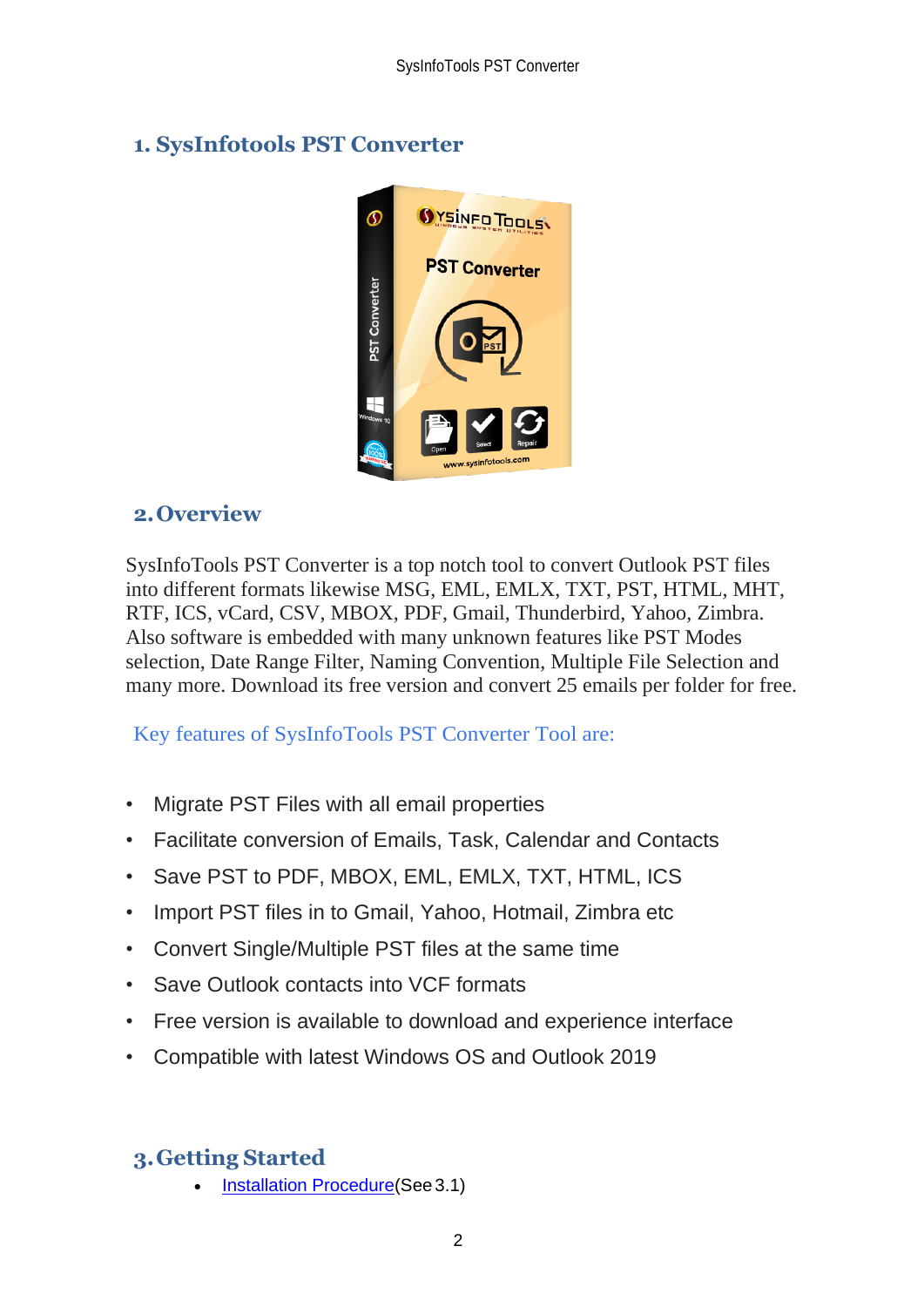[Order And Activation\(](#page-3-1)See4.)  $\Box$ 

#### <span id="page-3-0"></span>**Installation procedure**

To install **SysInfoTools PST Converter** Tool, follow the steps given below:

1. Download demo version of the software setup (executable file or .exe) from the page linked below:

<https://www.sysinfotools.com/pst-converter.php>

- 2. Double-click the setup to install the software onyour system.
- 3. Follow the steps on the setup wizard to install the software on your system.
- 4. After a successful completion, the setup wizard will pop-up the message of setup completion on your monitor screen.
- 5. Now click **Finish** to launch the software on your system.

**Note:**MicrosoftOutlookmustbeinstalledonyoursysteminorderto use **SysInfoTools PST Converter** Tool.

## <span id="page-3-1"></span>**4. Order and Activation**

- [How to Order](#page-3-2)(See4.1)
- **[How to Activate](#page-3-3) (See 4.2)**

## <span id="page-3-2"></span>**How to Order**

The software can be purchased by making online payments. Click on the link shown below to have a look at the pricing details and to place an order.

<https://www.sysinfotools.com/buynow/pst-converter.php>

Once the payment is received, an order number is sent to you via e-mail.

## <span id="page-3-3"></span>**How to Activate**

As you purchase the software, an Order Number is generated and provided to you. This order number has to be entered in the Registration window of the full version of PST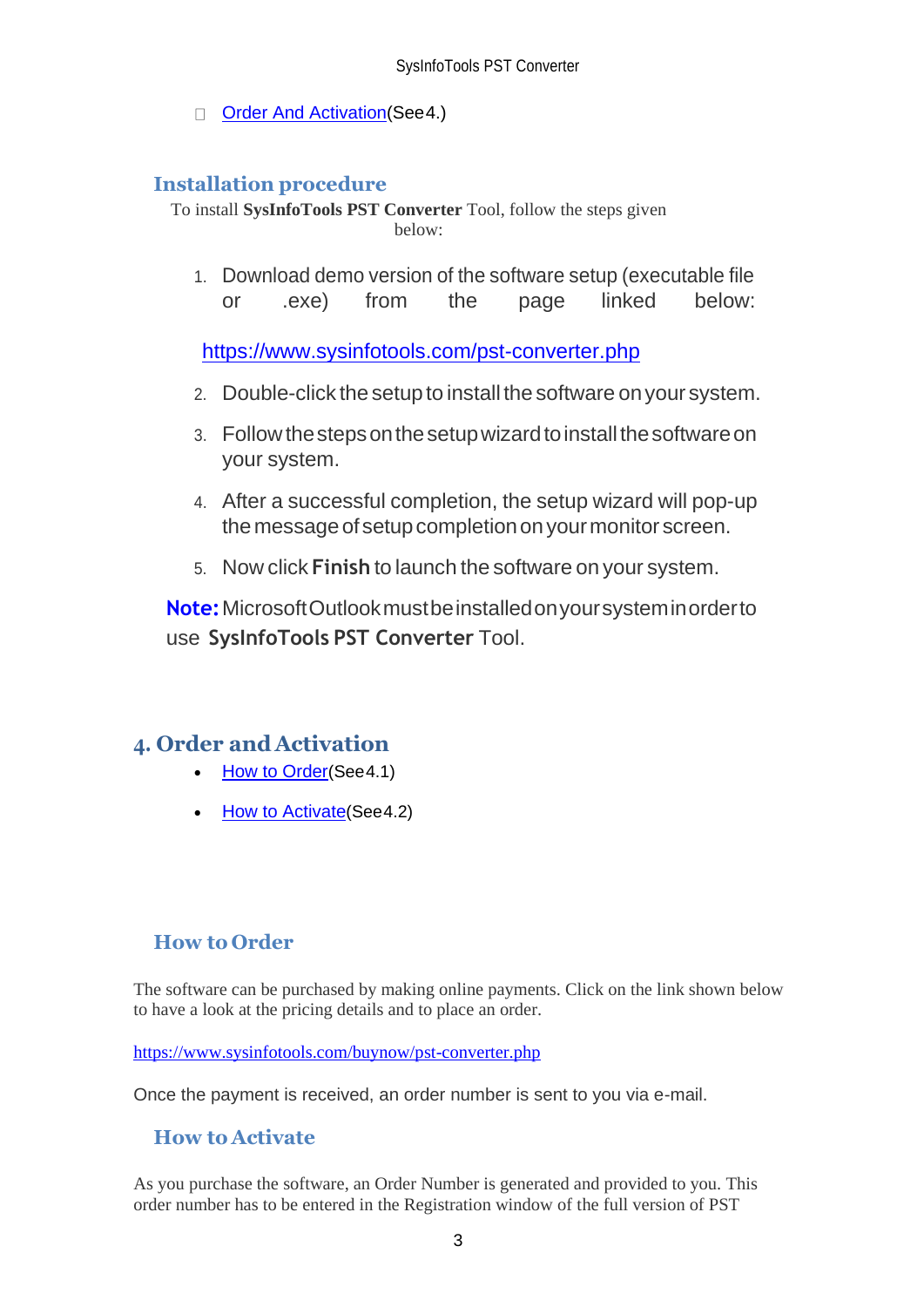Converter tool.

• Open **SysInfoTools PST Converter** software in your system, software registration dialog will pop-up on your screen to enter software authentication key.

| SysInfoTools Software Registration | × |
|------------------------------------|---|
| Authentication Code:               |   |
|                                    |   |
|                                    |   |
| I don't have authentication code   |   |
| Cancel<br>Activate<br><b>Help</b>  |   |

• Click the **"I don't have Authentication Code"** check box, following fields will be displayed in the registration dialog:

| SysInfoTools Software Registration |                      |                      |  |  |
|------------------------------------|----------------------|----------------------|--|--|
| Email Address:                     |                      |                      |  |  |
| Order Number:                      |                      |                      |  |  |
| Path to save file:                 | C:\Users\SAM\Desktop | $\sim$ $\sim$ $\sim$ |  |  |
| I don't have authentication code   |                      |                      |  |  |
| Get Authenticatication Code        | Help<br>Cancel       |                      |  |  |

**Email Address:** In this field, you need to enter your email address, which you have used to register **PST Converter** software.

**Order Number:** In this field, you need to enter the Order Number which has been provided to you at the time of purchasing the software.

**Path to save the file:** Select the path where you want to save the .info file which is generated after clicking on **"Get Authentication Code"**, by default **.info** file will saved on desktop of your system.

Send this **.info file** generated by the software at [sales@sysinfotools.com,](mailto:sales@sysinfotools.com) after getting **.info** file sales department will send you software activation key within a couple of minutes.

**For any software related queries email at:** [support@sysinfotools.com](mailto:support@sysinfotools.com)

# <span id="page-4-0"></span>**5. Using SysInfoTools PST Converter**

[Understanding](#page-5-0) the User Interface (See 5.1)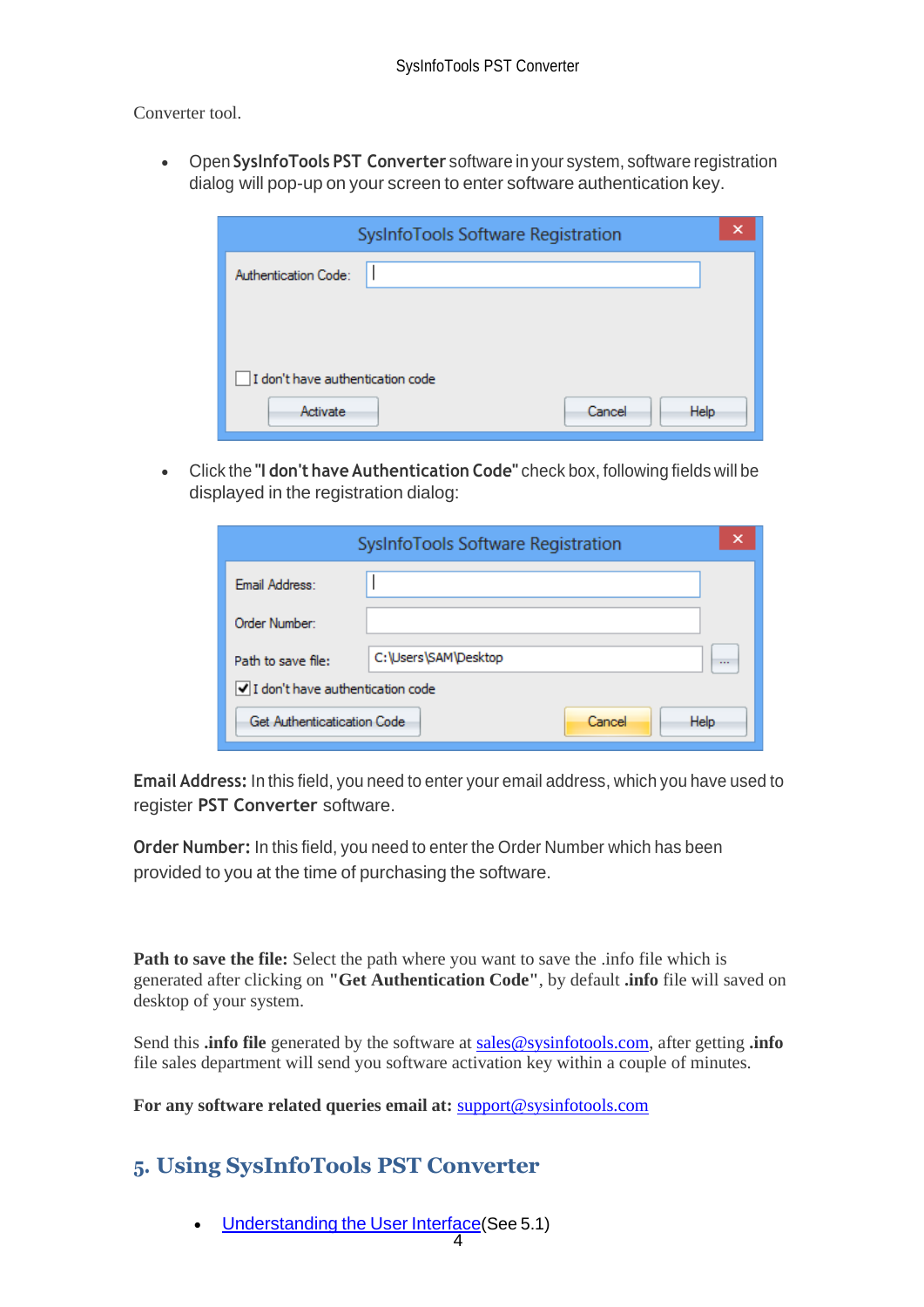- [Button Used](#page-5-1)(See 5.2)
- How to Use the PST Split [software?](#page-6-0)(See 5.3)

# <span id="page-5-0"></span>**Understanding the UserInterface**

| $\bullet$                |                              | v19.0                                        |                                       | ×                |
|--------------------------|------------------------------|----------------------------------------------|---------------------------------------|------------------|
|                          | <b>Sysinfo PST Converter</b> | Convert PST Files into Multiple File Formats |                                       |                  |
| <b>File Path</b>         |                              | <b>File Size</b>                             |                                       | Add File(s)      |
|                          |                              |                                              |                                       | Add Folder(s)    |
|                          |                              |                                              |                                       | Remove File(s)   |
|                          |                              |                                              |                                       | Remove All       |
|                          |                              |                                              |                                       | <b>Previous</b>  |
| $\overline{\phantom{a}}$ |                              |                                              | $\,$                                  | Next             |
| PST Modes                |                              |                                              |                                       |                  |
|                          | ◉ Multiple mode              | $\bigcirc$ Single mode                       | Save as Other Formats<br>$\checkmark$ |                  |
|                          |                              |                                              |                                       |                  |
|                          |                              |                                              |                                       |                  |
| ?                        |                              |                                              |                                       | Close<br>Convert |

#### <span id="page-5-1"></span>**Button Used**

| <b>Buttons</b> | <b>Button</b><br><b>Name</b>                                        | <b>Description</b>                                              |  |
|----------------|---------------------------------------------------------------------|-----------------------------------------------------------------|--|
| Add File(s)    |                                                                     | <b>Add file(s):</b> Use this button to add PST files.           |  |
| Add Folder(s)  | <b>Add Folder:</b> Use this button to add PST folder.               |                                                                 |  |
| Remove File(s) | <b>Remove File(s):</b> Use this button to remove the selected files |                                                                 |  |
| Remove All     | <b>Remove All:</b> Use this button to remove all files              |                                                                 |  |
| <b>NEXT</b>    |                                                                     | <b>NEXT</b> - Use this button to precede the next step          |  |
| Previous       |                                                                     | <b>Previous –</b> Use this button to rollback the current steps |  |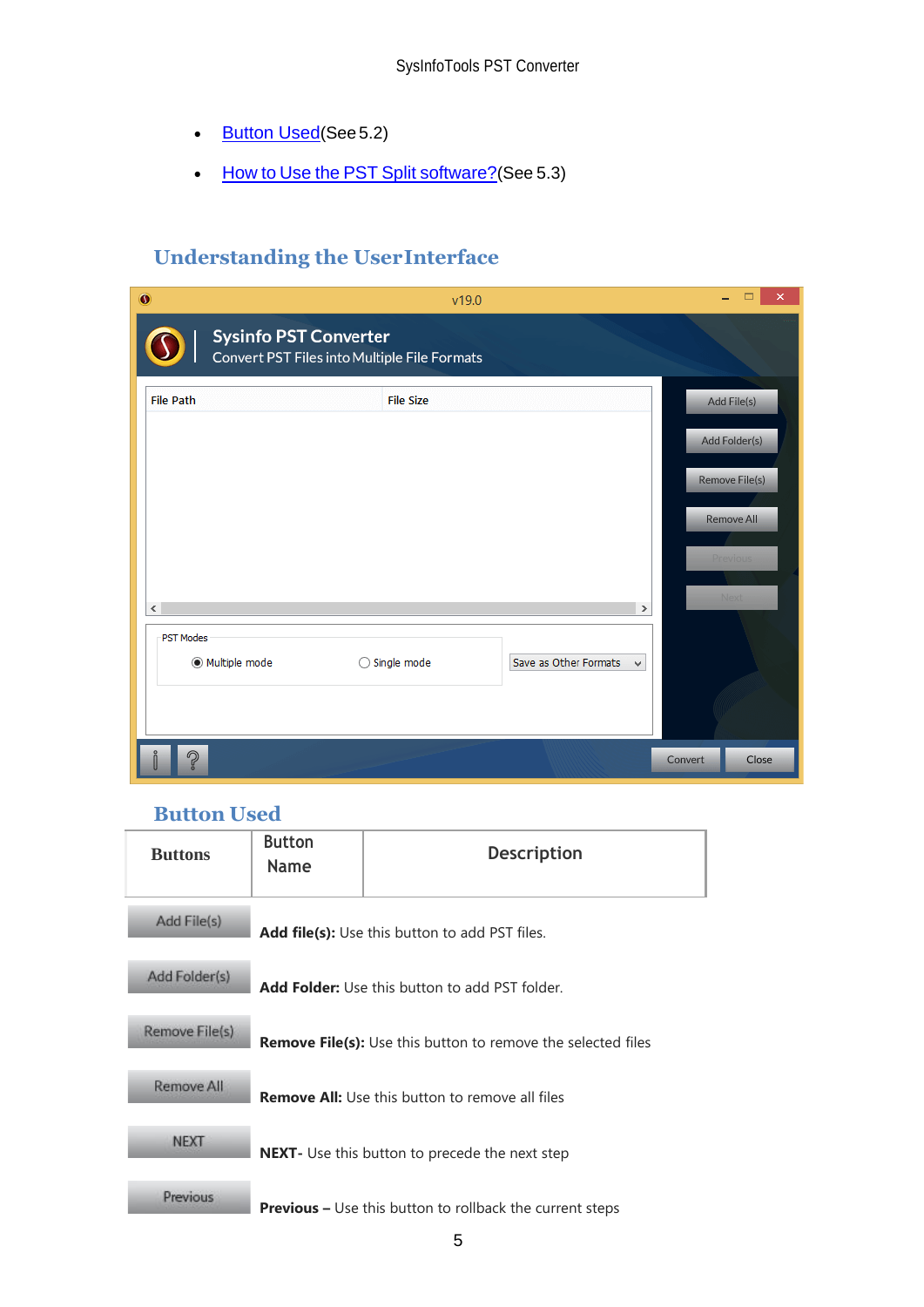#### SysInfoTools PST Converter



## <span id="page-6-0"></span>**How to use PST Converter Tool**

## **1. Add PST File/Folder**

To Add a single file on the software

Press on Add file(s) button.

| $\bullet$                                |                                                                                                       |                                                                                                    |                                                       | v19.0                               |                                         |                               | $\Box$ $\times$                                                                                |
|------------------------------------------|-------------------------------------------------------------------------------------------------------|----------------------------------------------------------------------------------------------------|-------------------------------------------------------|-------------------------------------|-----------------------------------------|-------------------------------|------------------------------------------------------------------------------------------------|
|                                          | Svsinfo PST Converter<br>$\bullet$                                                                    |                                                                                                    | Open                                                  |                                     | $\pmb{\times}$                          |                               |                                                                                                |
| <b>File Path</b><br>$\zeta$<br>PST Modes | Look in:<br><b>Recent Items</b><br>Desktop<br><b>Documents</b><br>This PC<br>Network<br>Multiple mode | demo-files<br>mbox<br>test.pst<br>testcase.pst<br>Testing.pst4.pst<br>File name:<br>Files of type: | test.pst<br><b>Pst File</b><br>$\bigcirc$ Single mode | 少的田<br>$\checkmark$<br>$\checkmark$ | Open<br>Cancel<br>Save as Other Formats | $\rightarrow$<br>$\checkmark$ | Add File(s)<br>Add Folder(s)<br><b>Remove File(s)</b><br>Remove All<br><b>Previous</b><br>Next |
|                                          |                                                                                                       |                                                                                                    |                                                       |                                     |                                         |                               |                                                                                                |
| $\mathcal{D}$                            |                                                                                                       |                                                                                                    |                                                       |                                     |                                         | Convert                       | Close                                                                                          |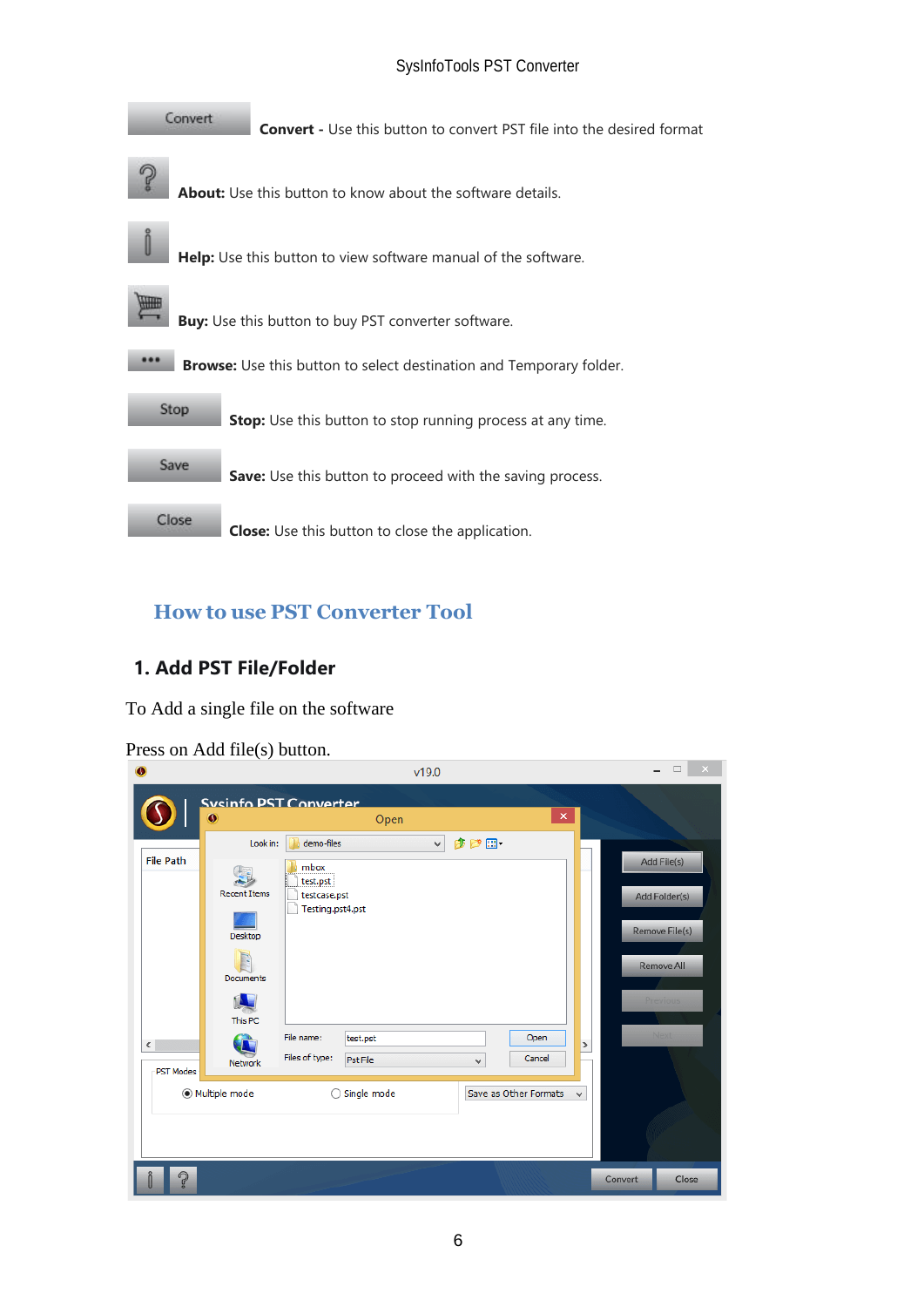- Choose the PST file from your system > Click Open.
- Press OK after successfully adding the PST file.

|                                            | v19.0                                                                        |                       |
|--------------------------------------------|------------------------------------------------------------------------------|-----------------------|
|                                            | <b>Sysinfo PST Converter</b><br>Convert PST Files into Multiple File Formats |                       |
| <b>File Path</b><br>E:\demo-files\test.pst | <b>File Size</b><br>16.24 MB                                                 | Add File(s)           |
|                                            |                                                                              | Add Folder(s)         |
|                                            | ×<br>SysInfo PST Converter                                                   | <b>Remove File(s)</b> |
|                                            | Adding prcocess has been completed                                           | Remove All            |
|                                            | OK                                                                           | <b>Previous</b>       |
| ∢                                          | $\,$                                                                         | Next                  |
| <b>PST Modes</b>                           |                                                                              |                       |
| Multiple mode                              | Save as Other Formats<br>Single mode<br>⊖<br>$\checkmark$                    |                       |
|                                            |                                                                              |                       |
| P                                          |                                                                              | Close<br>Convert      |

**Note:** Make sure you PST is not corrupt or damaged.

To Add a single folder on the software

- Press Add Folder(s) button.
- Choose a folder storing PST files > Click Open.
- Press OK the PST folder is added to the software.

#### **2. Add Multiple Files/Folders**

To add Multiple PST files to the software

- After clicking on Add files button, open file windows will appear.
- Select the two or more than two PST files, click on open button.
- Click OK after PST files are Added to the software.

To add Multiple PST folders

- Click Add Folders button, a windows will appear.
- Select one PST folder(you can select one folder at a time), click on open button.
- Click OK after files are added from the selected folder.

#### **3. Choose PST Modes**

The software provides two modes; **Single mode** and **Multiple mode**.

**In the single mode** you can easily choose an PST item from: inbox, contacts, task, calendar and etc. that you want to convert into other format.

To process the single PST mode: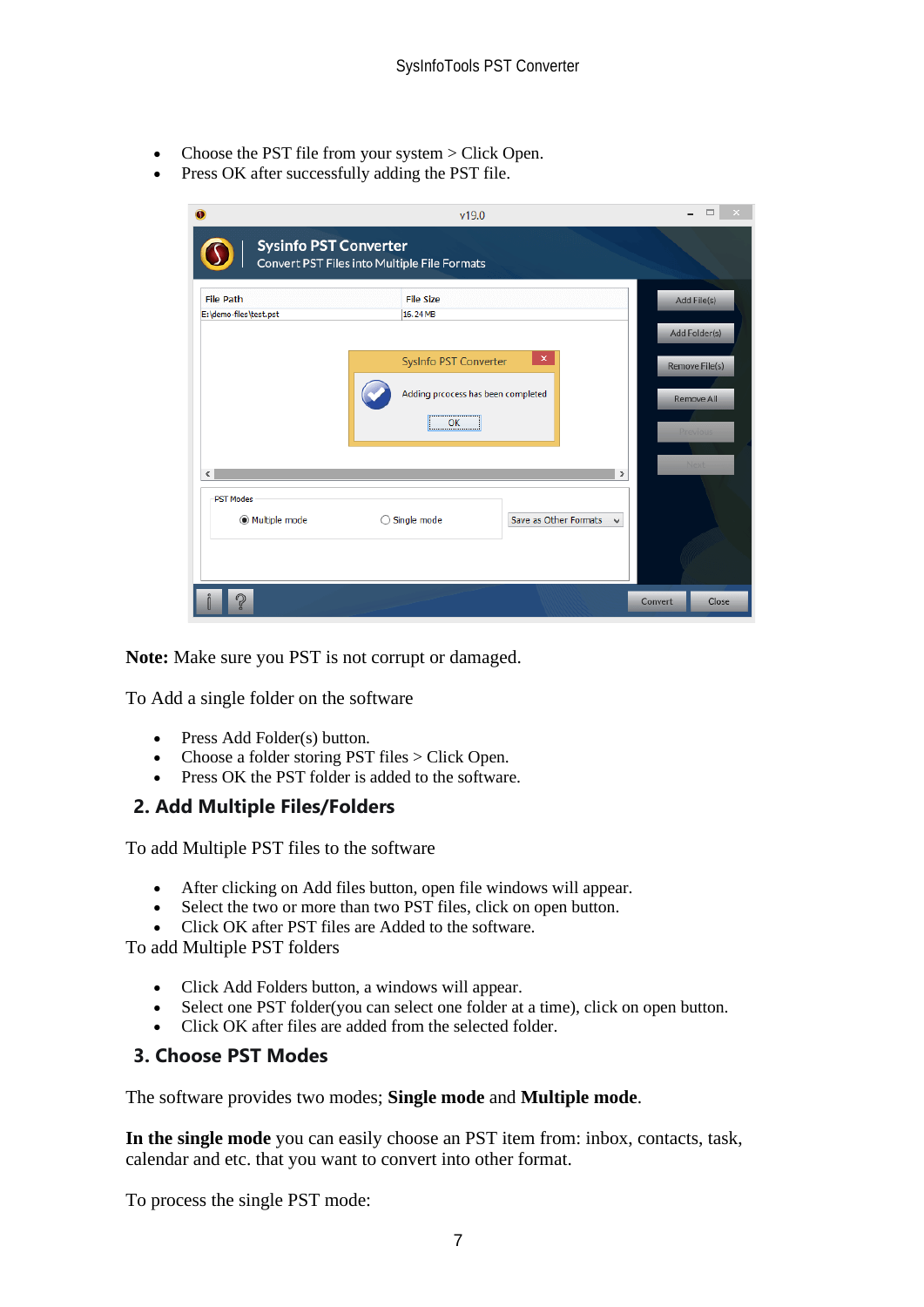• After adding the file to the software, choose the single mode.

|                  |                                             | □<br>$\boldsymbol{\mathsf{x}}$                                                                                 |
|------------------|---------------------------------------------|----------------------------------------------------------------------------------------------------------------|
|                  |                                             |                                                                                                                |
| <b>File Size</b> |                                             | Add File(s)                                                                                                    |
| 16.24 MB         |                                             |                                                                                                                |
|                  |                                             | Add Folder(s)                                                                                                  |
|                  |                                             |                                                                                                                |
|                  |                                             | <b>Remove File(s)</b>                                                                                          |
|                  |                                             |                                                                                                                |
|                  |                                             | Remove All                                                                                                     |
|                  |                                             |                                                                                                                |
|                  |                                             | Previous                                                                                                       |
|                  |                                             |                                                                                                                |
|                  | $\rightarrow$                               | Next                                                                                                           |
|                  |                                             |                                                                                                                |
|                  |                                             |                                                                                                                |
|                  | v                                           |                                                                                                                |
|                  |                                             |                                                                                                                |
|                  |                                             |                                                                                                                |
|                  |                                             |                                                                                                                |
|                  |                                             | Close<br>Convert                                                                                               |
|                  | <b>Sysinfo PST Converter</b><br>Single mode | v19.0<br>Convert PST Files into Multiple File Formats<br>Save as MBOX<br>Save as MBOX<br>Save as Other Formats |

- This will active the "next" in the right pane, click on next button.
- You will see the folder structure with in the PST file, select the item that you want to convert.
- Now choose the save as option(format to convert in).
- Move forward with other saving options.

**In the multiple mode?** you can convert the PST file as whole with all its email items including inbox, calendar, to do list, task and etc into the format of your choice like MBOX, EML, EMLX, Vcard, ICS, Gmail and etc.

To process the this mode:

• Select the multiple mode;

| $\ddot{\bullet}$                                                        |                                                                              | v19.0 |                       |      | ×                                                                                |
|-------------------------------------------------------------------------|------------------------------------------------------------------------------|-------|-----------------------|------|----------------------------------------------------------------------------------|
|                                                                         | <b>Sysinfo PST Converter</b><br>Convert PST Files into Multiple File Formats |       |                       |      |                                                                                  |
| <b>File Path</b><br>E:\demo-files\test.pst<br>$\,<$<br><b>PST Modes</b> | <b>File Size</b><br>16, 24 MB<br>Multiple mode<br>$\bigcirc$ Single mode     |       | Save as Other Formats | $\,$ | Add File(s)<br>Add Folder(s)<br>Remove File(s)<br>Remove All<br>Previous<br>Next |
| $\mathcal{P}$                                                           |                                                                              |       |                       |      | Close<br>Convert                                                                 |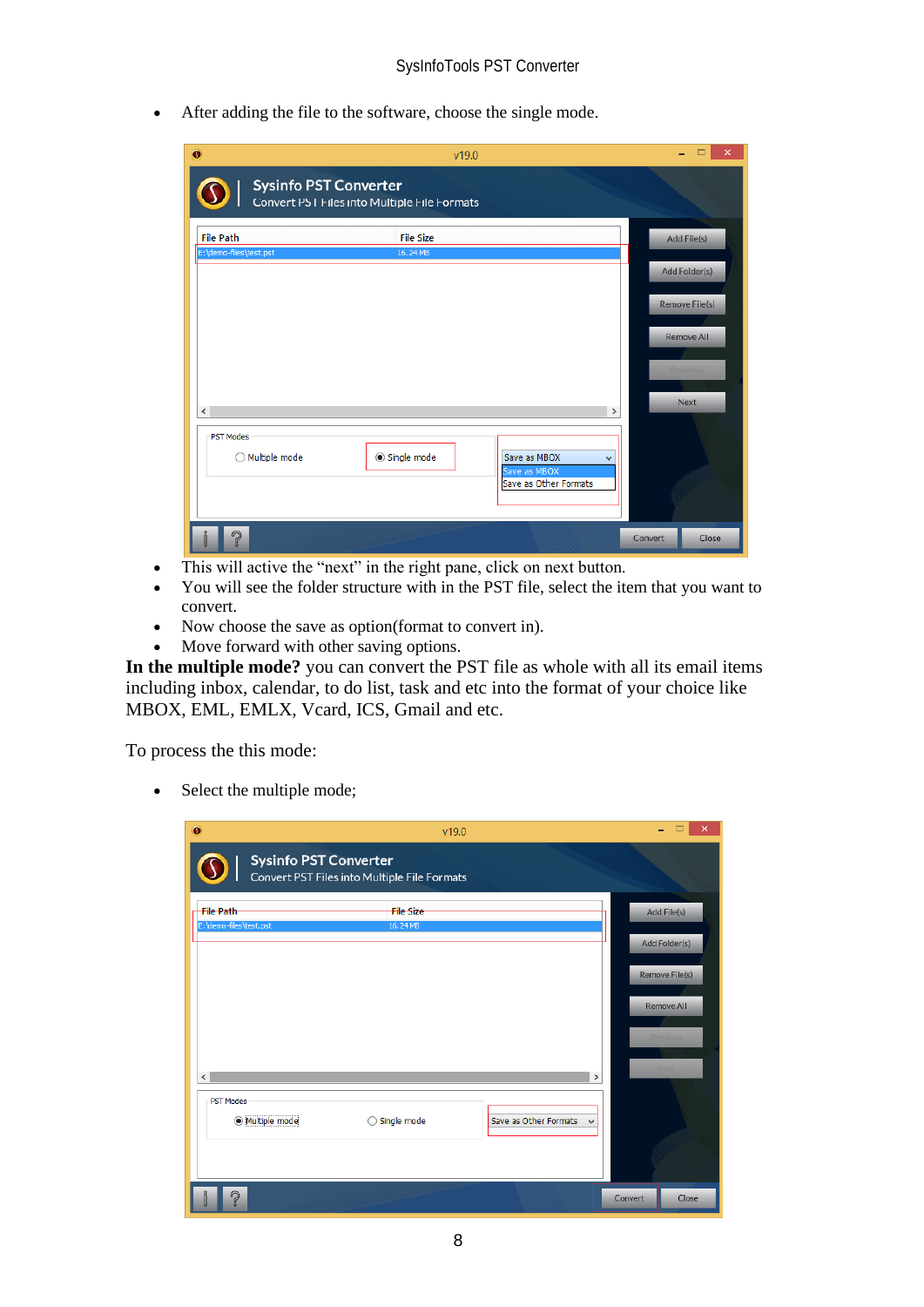- Choose the Save as Options like Save MBOX & Save as other formats.
- Move ahead with other saving process.

#### **4. Options to Save PST file**

On the home screen of PST Converter, you will get two save as options; Save asMBOX and Save as Other Formats

| $\bullet$                                  | v19.0                                                                        |                       | ×                |
|--------------------------------------------|------------------------------------------------------------------------------|-----------------------|------------------|
|                                            | <b>Sysinfo PST Converter</b><br>Convert PST Files into Multiple File Formats |                       |                  |
| <b>File Path</b><br>E:\demo-files\test.pst | <b>File Size</b><br>16.24 MB                                                 |                       | Add File(s)      |
|                                            |                                                                              |                       | Add Folder(s)    |
|                                            |                                                                              |                       | Remove File(s)   |
|                                            |                                                                              |                       | Remove All       |
|                                            |                                                                              |                       | Previous         |
| $\,<$                                      |                                                                              | $\,$                  | Next             |
| <b>PST Modes</b><br>· Multiple mode        | $\bigcirc$ Single mode                                                       | Save as Other Formats |                  |
|                                            |                                                                              |                       |                  |
| $\mathcal{P}$                              |                                                                              |                       | Close<br>Convert |

**To save the PST as MBOX**, you have to follow the steps as:

In Single PST mode:

- Select the Save as MBOX option; click convert.
- Choose Single MBOX file to save resultant file as a single file.
- Click ok split mbox file, if your file is large and need splitting.
- Choose the location to save the file.
- Click on Apply button.

In Multiple PST mode; The saving option will be same but the MBOX file will be saved as single file. Also you get an option to split the file.

**To save the PST as Other Formats**, you get various other saving format options like EML, EMLX, PDF, Vcard, ICS, Gmail and etc.

- Select the second option to save PST as other format from the home window
- Choose the formats from the output options; say as PDF.
- Choose any options from the naming conventions
- Select particular emails by dates with the help of date filter option.
- Browser to the saving location
- Click on Apply button.

After all the steps are done, the software will save the PST file into the particular format that you have choose for.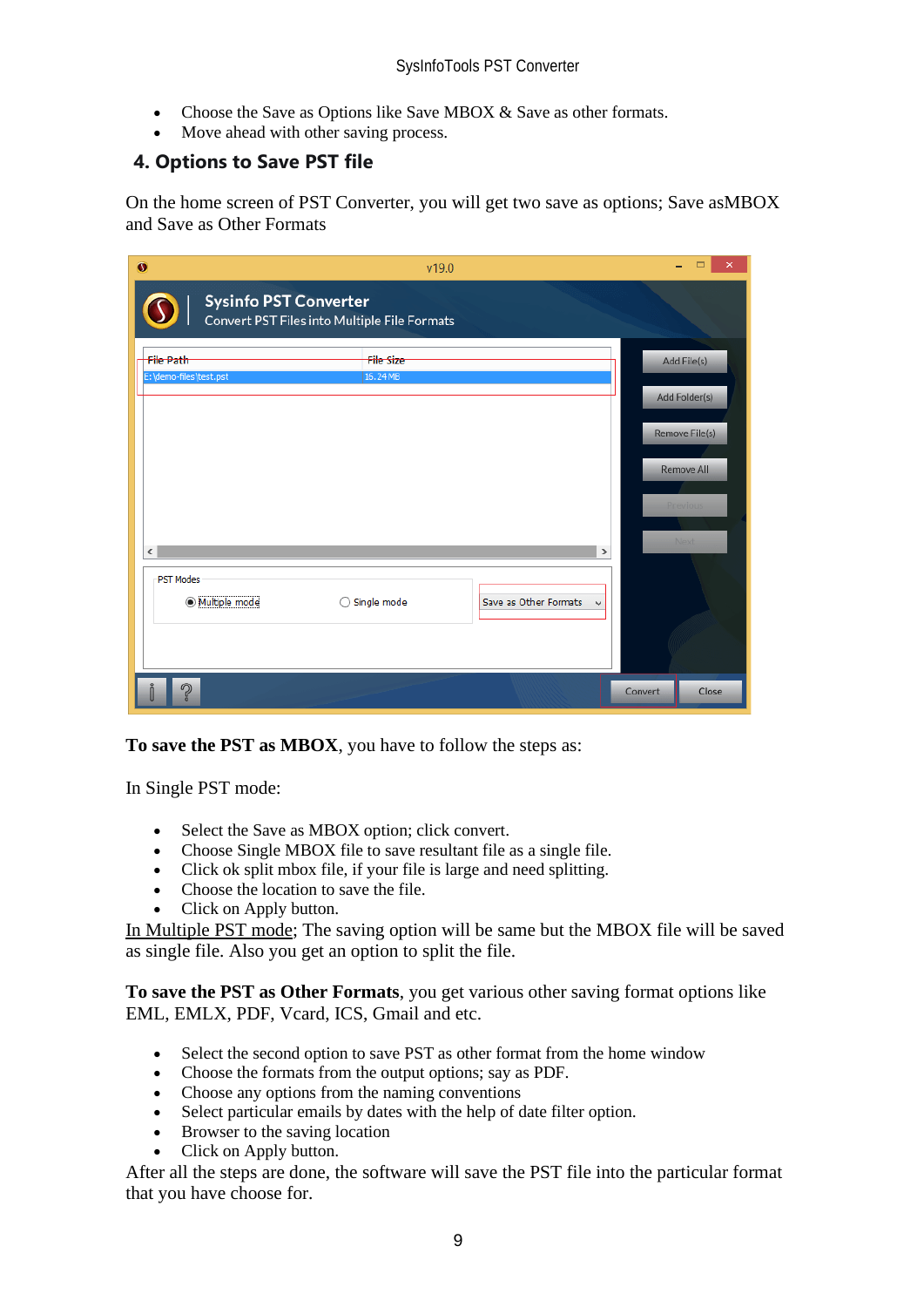To **convert save .pst files into Gmail** you will have to sign in with your GmailID & Password. After the successful login the software will directly save the PST file on the Gmail Account.

#### **5. Filter emails by dates**

| $\bullet$                                              | $\pmb{\times}$<br>v19.0                                                                                                    | $\qquad \qquad \Box$<br>$\mathsf{X}$ |
|--------------------------------------------------------|----------------------------------------------------------------------------------------------------------------------------|--------------------------------------|
| <b>Sysinf</b><br><b>Convert</b>                        | <b>Sysinfo PST Converter</b><br>$\mathbf \Omega$<br>Convert PST Files into Multiple File Formats                           |                                      |
| Ξ.<br>E: \Testing File \T<br>⊟…<br><b>Top of Perso</b> | Choose Output Option:<br>Save as EML<br>٧                                                                                  | Add File(s)                          |
| <b>Deleted</b><br>Inbox<br>Outbox<br>Sent Ite<br>Ė.    | Subject<br>Naming Convention:<br>$\checkmark$                                                                              | Add Folder(s)                        |
| <b>Users</b><br>Ė-<br>this<br>$\blacksquare$<br>A      | $\overline{\mathsf{v}}$ Date Filter :<br>篇<br>篇<br>From:<br>To:                                                            | Remove File(s)<br>Remove All         |
| 18                                                     | May J V +<br>$2019 \div$<br>Mon Tue<br>Wed<br>Fri<br>Sat<br>Sun.<br>Thu<br>Add<br>$\overline{2}$<br>3<br>$\mathbf{1}$<br>4 | Previous                             |
| 19                                                     | Delete<br>6<br>9<br>10<br>5<br>$\overline{7}$<br>8<br>11                                                                   | Next                                 |
| 20<br>-PST Modes<br>21                                 | 12<br>13<br>14<br>15<br>17<br>16<br>18<br>21<br>22<br>23<br>24<br>25<br>19<br>20<br>                                       |                                      |
| 22<br>◯ Multiple                                       | 27<br>28<br>29<br>30<br>31<br>26<br><br>c. γosers γκοινια αν εγκρροατα γισται γι emp (                                     |                                      |
|                                                        |                                                                                                                            |                                      |
|                                                        | Cancel<br>Apply                                                                                                            | Close<br>Convert                     |

- Select a particular date from Start date.
- Follow the same step to select the end date.
- Click on Add button that will add the dates in the Date Filter area.
- Repeat above process, to add multiple dates.

#### **6. Select Destination Path**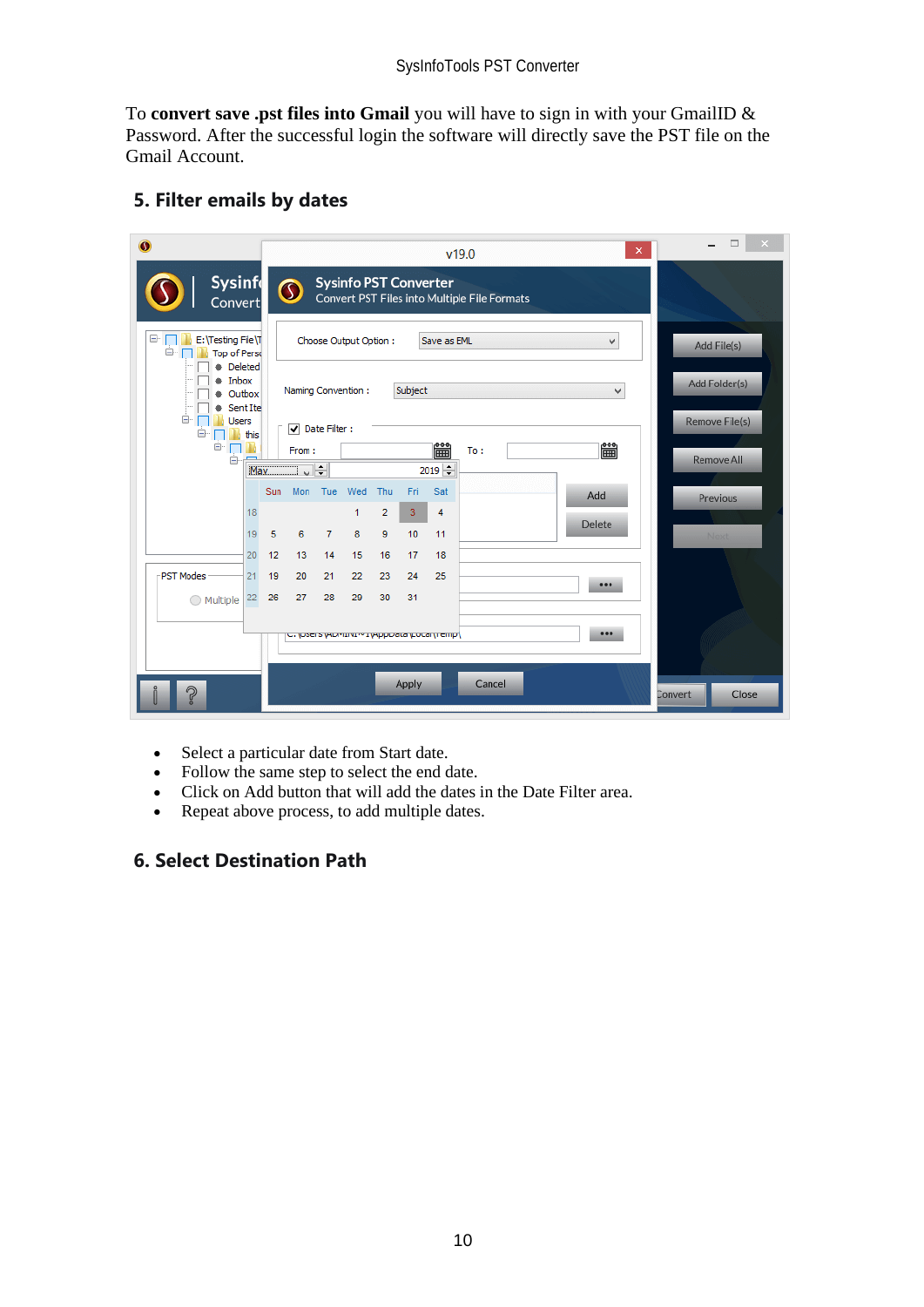#### SysInfoTools PST Converter

|                                                                 | $\boldsymbol{\mathsf{x}}$<br>v <sub>19.0</sub>                                           | $\Box$                              |
|-----------------------------------------------------------------|------------------------------------------------------------------------------------------|-------------------------------------|
| <b>Sysinf</b><br>Convert                                        | <b>Sysinfo PST Converter</b><br>$\Omega$<br>Convert PST Files into Multiple File Formats |                                     |
| ⊟-<br>E: Testing File\T<br>Ė.<br><b>Top of Perso</b><br>Deleted | Save as EML<br>Choose Output Option:<br>v                                                | Add File(s)                         |
| Inbox<br>Outbox<br>Sent Ite                                     | Subject<br>Naming Convention:<br>v                                                       | Add Folder(s)                       |
| e<br><b>Users</b><br>⊟<br>this<br>Ē.<br>ė n                     | Date Filter:<br>▿<br>篇<br>篇<br>To:<br>From:                                              | <b>Remove File(s)</b><br>Remove All |
|                                                                 | From<br>To<br>Add<br>Delete                                                              | <b>Previous</b><br>Next.            |
| -PST Modes<br>Multiple mod                                      | Select folder path to save files<br>C: \Users\Administrator\Desktop<br>                  |                                     |
|                                                                 | Select temp path<br>C:\Users\ADMINI~1\AppData\Local\Temp\<br>                            |                                     |
| $\mathbb{P}$                                                    | Apply<br>Cancel                                                                          | Close<br>Convert                    |

- Click on ... button.
- Choose the location to save the resultant file.
- Click on open button to confirm the location.

# <span id="page-11-0"></span>**6. Uninstall theSoftware**

To uninstall the software from your system, you can use any of the two methods described below:

- **1.** Uninstall from **ControlPanel**
- **2.** Uninstall from **Windows Start menu**

#### **Uninstallfrom Control Panel:**

Touninstall**SysInfoToolsPST Converter** toolfromControlPanel,followthesteps shown

below:

- Click the **Start Menu** > **Control Panel** and then double click the **Add or Remove Programs** icon.
- Select **SysInfoTools PST Converter** and click **Remove**.
- A warning message before un-installing the software will be displayed on the screen.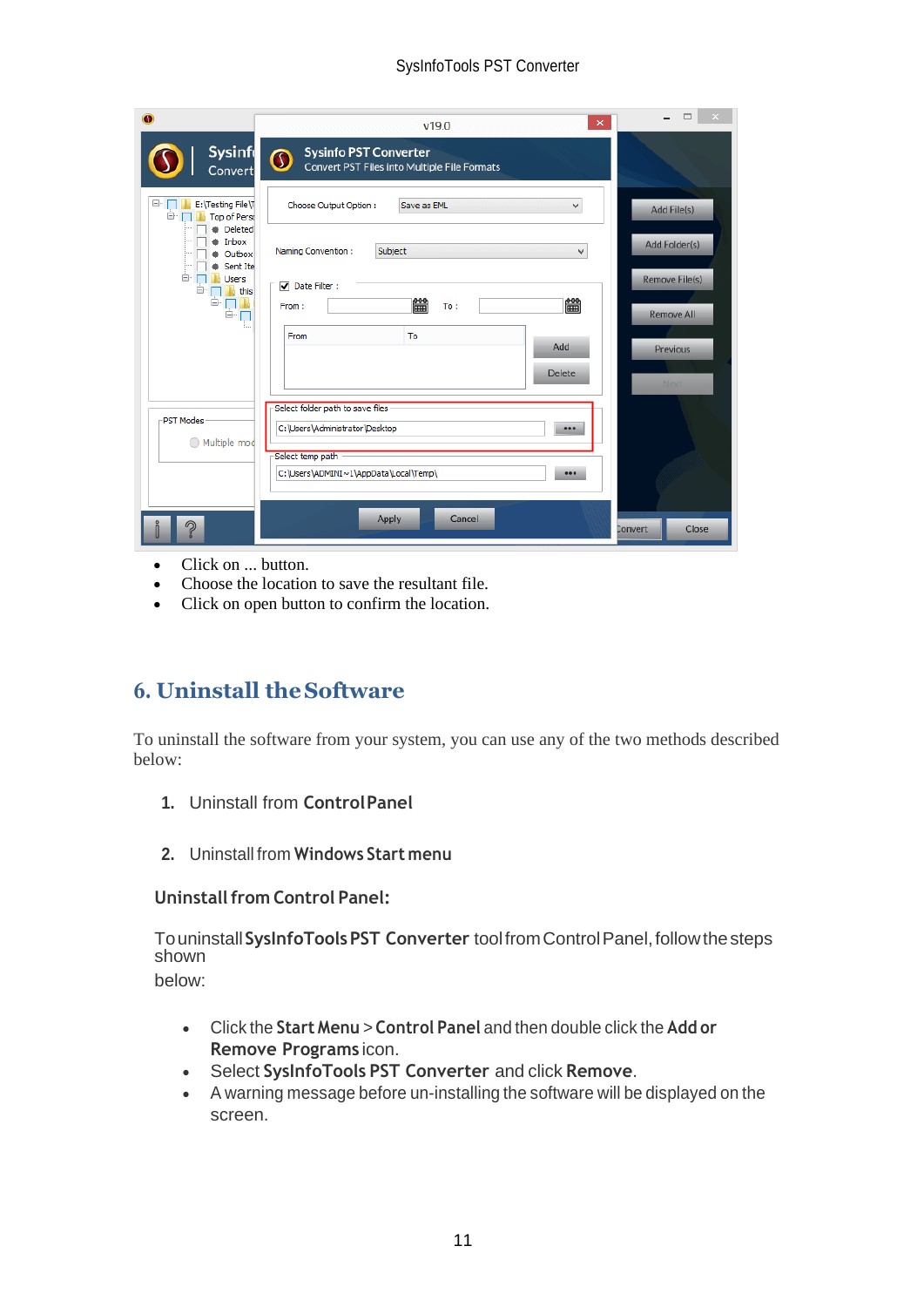| SysInfoTools PST Converter x86(Full) v4.0 Uninstall                                                                |
|--------------------------------------------------------------------------------------------------------------------|
| Are you sure you want to completely remove SysInfoTools<br>PST Converter x86(Full) v4.0 and all of its components? |
| <br>No                                                                                                             |

• Click **'Yes'** to uninstall the software completely from your system.

#### **Uninstall from Windows Start menu:**

To uninstall **SysInfoTools PST Converter** file from Windows Start menu, follow the steps shown below:

- Click the **Start** button from the Windows menu.
- Click**AllPrograms**>**SysInfoToolsPST Converter>Uninstall SysInfoToolsPST Converter**.
- A warning message before un-installingwill be displayed on the screen.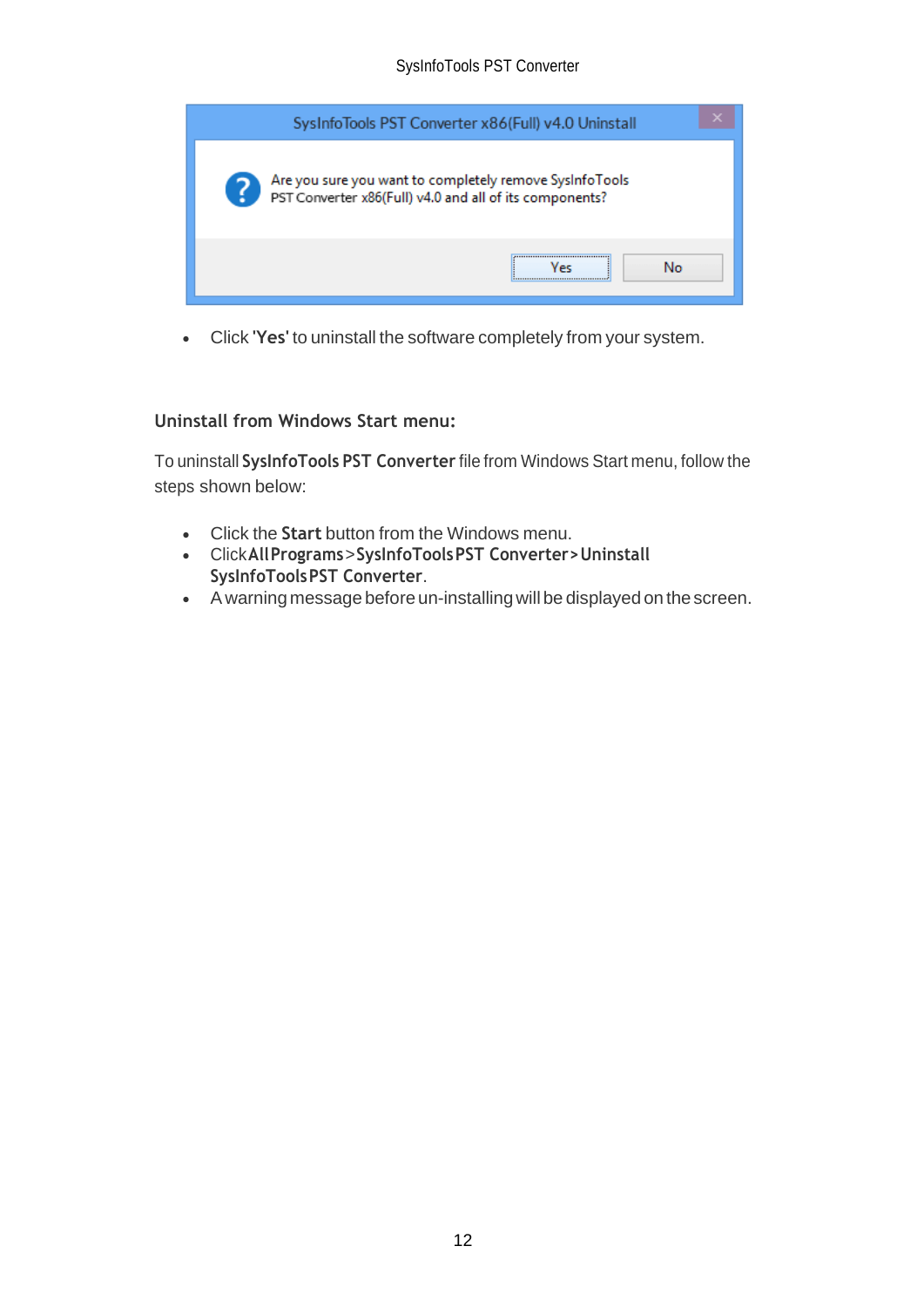

• Click **'Yes'** to uninstall the software completely from your system.

# <span id="page-13-0"></span>**7. Legal Notice**

[Copyright\(](#page-13-1)See 7.1)

- [Disclaimer](#page-13-2)(See 7.2)
- [Trademarks](#page-14-0)(See 7.3)
- [License Agreement](#page-14-1)(See7.4)

# <span id="page-13-1"></span>**Copyright**

SysInfoTools PST Converter software, accompanied user manual and documentation are copyright of SysInfoTools Data Recovery, with all rights reserved. Under the copyright laws, this user manual cannot be reproduced in any form without the Prior written permission of SysInfoTools. No Patent Liability is assumed, however, with respect to the use of the Information contained herein.

## <span id="page-13-2"></span>**Disclaimer**

The Information contained in this manual, including but not limited to any product specifications, is subject to change without notice. SysInfoTools Data Recovery Provides no warranty with regard to this manual or any other information contained herein and here by expressly disclaims any implied warranties of merchantability or fitness for any particular purpose with regard to any of the foregoing SysInfoTools Data Recovery assumes no liability for any damages incurred directly or indirectly from any technical or typographical errors or omissions contained herein or for discrepancies between the product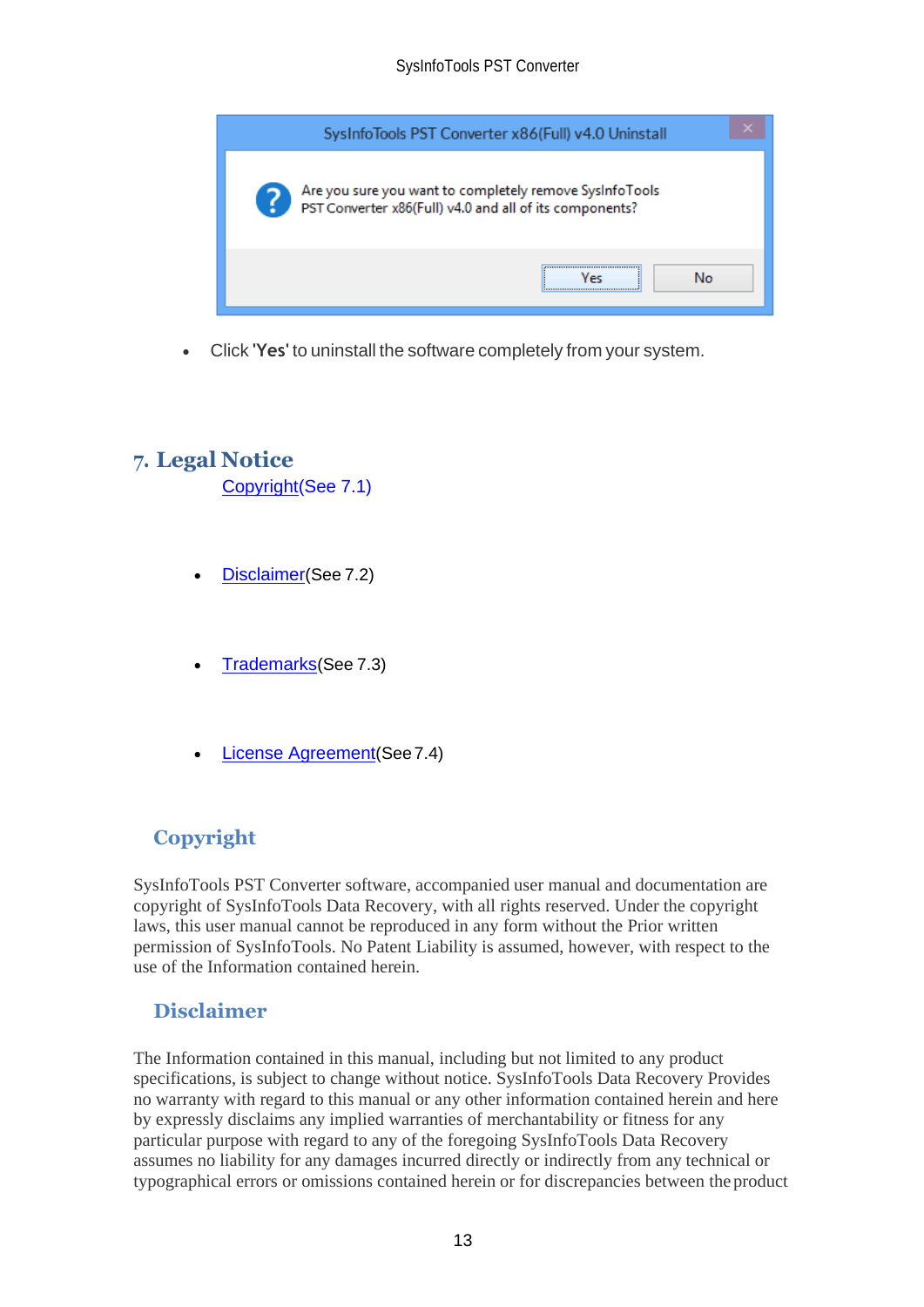and the manual. In no event shall SysInfoTools Data Recovery, be liable for any incidental, consequential special, or exemplary damages, whether based on tort, contract or otherwise, arising out of or in connection with this manual or any other information contained herein or the use there of.

## <span id="page-14-0"></span>**Trademarks**

SysInfoTools PST Converter Tool is a registered trademark of SysInfoTools Data Recovery.

Windows 2000, 2003, XP and Windows Vista are registered trademarks of Microsoft Corporation.

All other brands and product names are trademarks or registered trademarks of their respective companies.

## <span id="page-14-1"></span>**License Agreement**

SysInfoTools PST Converter Copyright by SysInfoTools Data Recovery.

#### Your Agreement to this License

You should carefully read the following terms and conditions before using, installing or distributing this software, unless you have a different license agreement signed by SysInfoTools Data Recovery.

If you do not agree to all of the terms and conditions of this License, then: do not copy, install, distribute or use any copy of SysInfoTools PST Converter with which this License is included, you may return the complete package unused without requesting an activation key, within 30 days after purchase, for a full refund of your payment.

The terms and conditions of this License describe the permitted use and users of each Licensed Copy of SysInfoTools PST Converter. For purposes of this License, if you have a valid single-copy license, you have the right to use a single Licensed Copy of SysInfoTools PST Converter; if you or your organization has a valid multi-user license, then you or your organization have/has the right to use up to a number of Licensed Copies of SysInfoTools PST Converter equal to the number of copies indicated in the documents issued by SysInfoTools when granting the license.

#### Scope of the License

Each Licensed Copy of SysInfoTools PST Converter may either be used by a single person or used non-simultaneously by multiple people who use the software personally installed on a single workstation. This is not a concurrent user license. All rights of any kind in SysInfoTools PST Converter, which are not expressly granted in this License, are entirely and exclusively reserved to and by SysInfoTools. You may not rent, lease, modify, translate, reverse engineer, decompile, disassemble, or create derivative works based on, SysInfoTools PST Converter, nor permit anyone else to do so. You may not make access to SysInfoTools PST Converter available to others in connection with a service bureau, application service provider, or similar business, nor permit anyone else to do so.

#### Warranty Disclaimers and Liability Limitations

SysInfoTools PST Converter, and any and all accompanying software, data and materials, are distributed and provided AS-IT-IS and with no warranties of any kind, whether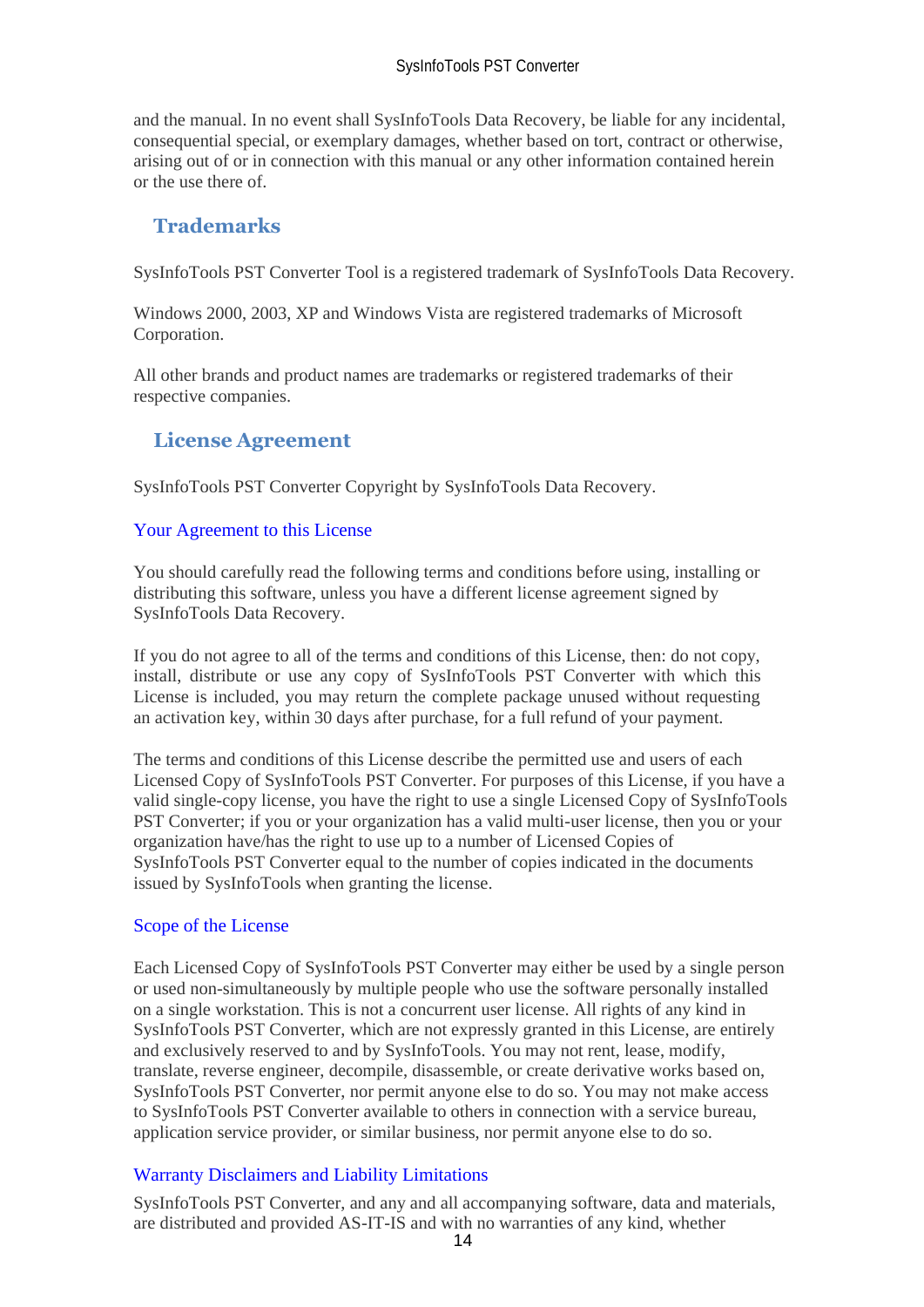#### SysInfoTools PST Converter

expressed or implied. In particular, there is no warranty for the quality of data recovered. You acknowledge that good data processing procedure dictates that any program, including SysInfoTools PST Converter, must be thoroughly tested with non-critical data before there is any reliance on it, and you hereby assume the entire risk of all use of the copies of SysInfoTools PST Converter covered by this License. This disclaimer of warranty constitutes an essential part of this License.

In addition, in no event does SysInfoTools authorize you or anyone else to use SysInfoTools PST Converter in applications or systems where SysInfoTools PST Converter failure to perform can reasonably be expected to result in a significant physical injury, or in loss of life. Any such use is entirely at your own risk, and you agree to hold SysInfoTools harmless from all claims or losses relating to such unauthorized use. You agree to hold SysInfoTools Data Recovery harmless from any and all claims or losses relating to such unauthorized use.

# <span id="page-15-0"></span>**8. Technical Support**

We provide 24/7 online support to solve customer's queries. We have highly skilled and expert support team, who makes use of modernized communication devices, thereby achieving maximum efficiency and an exceptional response time.

# <span id="page-15-1"></span>**9. About SysInfoTools**

Since several years, SysInfoTools has evolved as one of the trusted names in the field of Data Recovery of the different types of files. The main aim of our organization is to provide the best possible solution to our customers so that our customers can recover their data and relief them from the frustration of data loss. We aim at providing values to our customers and try to satisfy them in every possible way. Customer satisfaction is prime reward for our organization.

SysInfoTools provides a wide range of software for different types of corrupt files recovery and repair for corrupt zip files, MS BKF files, Open Office files (Base files, Impress files, Draw files, Calc files, Math files and Writer files), MS Office 2007 files (MS Word files, MS PowerPoint files and MS Excel files). SysInfoTools also provides software for corrupt PST files of MS Outlook and DBX files of Outlook Express. In addition, we have more recovery software which are available for crashed hard disk recovery and repair like software for FAT recovery and NTFS recovery. In future, we are going to expand our operations to offer more software for different types of corrupt files, Database, Email migration, Desktop utilities, Network management and many more which will help our customers to recover their valuable data.

The hard drives data recovery software provided by our organization ensures safe and accurate data recovery from the hard drive. It does not modify the existing content of the hard drive and make the fresh copy of the recovered data. Hard drives data recovery software are useful in situation when there is an accidental deletion of files, which are deleted due to virus attacks, disk formatting and software malfunctioning.